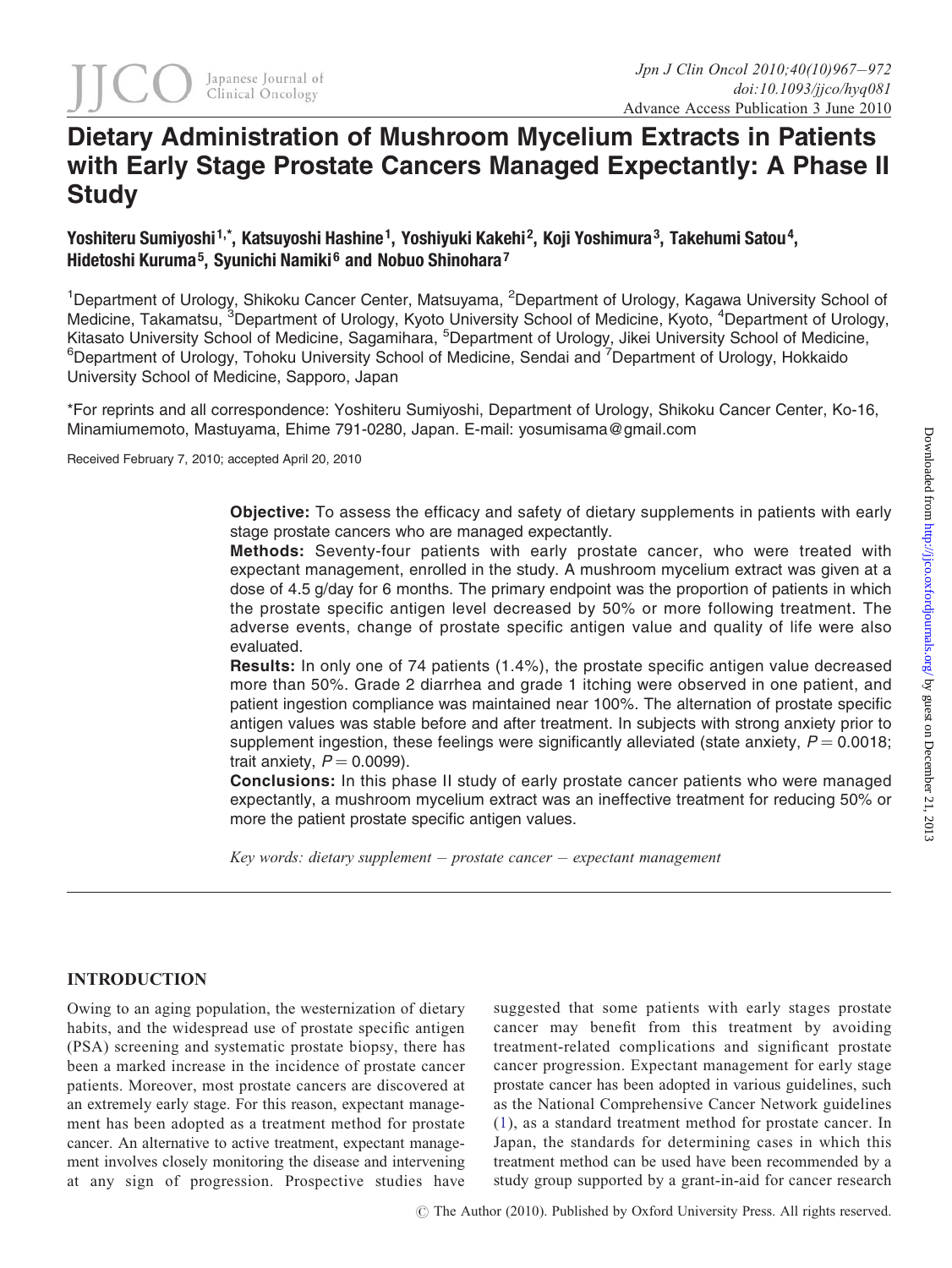from the Ministry of Health, Labour and Welfare, and this treatment method has been adopted in clinical practice ([2\)](#page-4-0).

It has become clear that cancer patients are expressing interest in and using complementary and alternative medicine (CAM). In the USA, the number of CAM users is increasing every year and is reported to include  $\sim$  50% of all cancer patients  $(3)$  $(3)$ . In addition, CAM is used by  $30-43\%$  of prostate cancer patients, who primarily use vitamin preparations ([4\)](#page-4-0). In Japan, Hyodo et al. conducted a large-scale nationwide investigation of over 3000 subjects and revealed that  $\sim$ 4[5](#page-4-0)% of cancer patients use some type of CAM (5). Approximately 97% of CAM treatments were dietary supplements, of which mushrooms were the most common. According to studies by Yoshimura et al. [\(6,7\)](#page-5-0) and Sumiyoshi et al. [\(8](#page-5-0)), the rate of CAM use by prostate cancer patients is  $20-30%$ , and the use of mushrooms was frequent. However, the information that patients using CAM most require (such as information regarding efficacy, the prevention of recurrence, survival benefits and side effects) is currently scarce, and there is no scientifically validated information. Few clinical trials have been performed, and there is an urgent need for CAM clinical trials in Japan.

Clinical trials for some kinds of dietary supplements have been performed in western countries. Green tea is the most widely used herbal product in the USA. A phase I study of green tea in lung cancer patients and a phase II study in prostate cancer patients showed that green tea supplementation had no antitumor activity ([9,10](#page-5-0)). Shark cartilage is purported to have anti-angiogenesis effects that might inhibit malignant growth. However, two published clinical studies failed to show any evidence of antitumor activity ([11](#page-5-0),[12](#page-5-0)). Lycopene belongs to the carotenoid family and may be important for the prevention of prostate cancer. Ansari et al. reported that lycopene is effective for the treatment of hormone refractory prostate cancer [\(13\)](#page-5-0), but Jatori et al. reported that lycopene did not appear effective [\(14](#page-5-0)). Clinical trials are indispensable for scientific verification, but in Japan, few clinical trials examining CAM efficacy have been conducted.

A mushroom mycelium extract [active hexose correlated compound (AHCC)] is a generic term used to describe a plant polysaccharide extracted from a liquid culture of basidiomycetous mycelia of lentinula edodes. In basic studies on AHCC, it has been reported that AHCC has immunostimulating activity, anticancer activity, cancer-preventive actions and can prevent side effects during cancer chemotherapy, among other functions ([15,16](#page-5-0)). Regarding clinical applications, Matsui et al. compared cases that were administered AHCC with cases that were not administered AHCC after a hepatectomy for liver cancer, and reported that the survival rate was significantly better in the group administered with AHCC [\(17\)](#page-5-0). Moreover, White et al. reported that administering AHCC to prostate cancer patients may impede cancer progression ([18\)](#page-5-0).

According to this background, we conducted a clinical trial in which AHCC was administered to patients with early stage prostate cancer who were expectantly managed, while the usefulness of such an administration were examined and the results reported.

### PATIENTS AND METHODS

The clinical trial was an open trial conducted as a multicenter clinical study. The patients had been histopathologically diagnosed with prostate cancer, and 40 patients were undergoing expectant management and 34 patients had already undergone expectant management for 6 months or more (Table 1). The mean age of all of the patients was 73.5 years of age (range: 59 – 91 years of age), while the mean age of patients for whom expectant management was started was 70.8 years of age and for patients for whom expectant management was being continued was 76.8 years of age.

In this trial, we administered AHCC as a dietary supplement. AHCC, which was a commercially available dietary supplement, was purchased from Amino Up Chemical Co., Ltd. (Sapporo, Japan) and produced by the extraction from culture broth of Basidiomycetes (Lentinula edodes) mycelia. The component characteristics included abundant carbohydrate components (70% or more), including mainly polysaccharides, and a high number of alpha-glucans [\(15](#page-5-0)). AHCC was chosen as the dietary supplement for this trial for several reasons as follows: (1) it is derived from a mushroom health food product that is commonly used in Japan; (2) there are reports in which survival rates were improved after post-operative AHCC adjuvant therapy for liver cancer  $(17)$  $(17)$ ;  $(3)$  its efficacy for prostate cancer has been confirmed in basic studies, and there are clinical studies indicating its direct therapeutic effects and trial results indicating that it may inhibit PSA elevations ([18\)](#page-5-0); and (4) it has been used for over 20 years in 60 countries without any serious side effects, and the quality control for the finished product is satisfactory ([19](#page-5-0)). The AHCC safety has been confirmed in animal experiments and with healthy volunteers, and no severe adverse events were observed, even when 9 g were administered per day [\(19](#page-5-0)).

Each patient in the present study was treated with 4.5 g of AHCC per day for six consecutive months. Moreover, for willing subjects, the period was extended by another 6 months and administration continued for a total of 12 months. Patients who were registered in this trial received no specific medication, dietary supplement or regular food. The

Table 1. Patient characteristics at baseline

|                         | Total | Onset | Ongoing |
|-------------------------|-------|-------|---------|
| No. pts.                | 74    | 40    | 34      |
| Mean age (years of age) | 73.5  | 70.8  | 76.8    |
| Mean PSA (ng/ml)        | 7.486 | 7.087 | 8.012   |

Onset, patients were undergoing expectant management; Ongoing, patients had already undergone expectant management for 6 months or more; No. pts., number of patients; PSA, prostate specific antigen.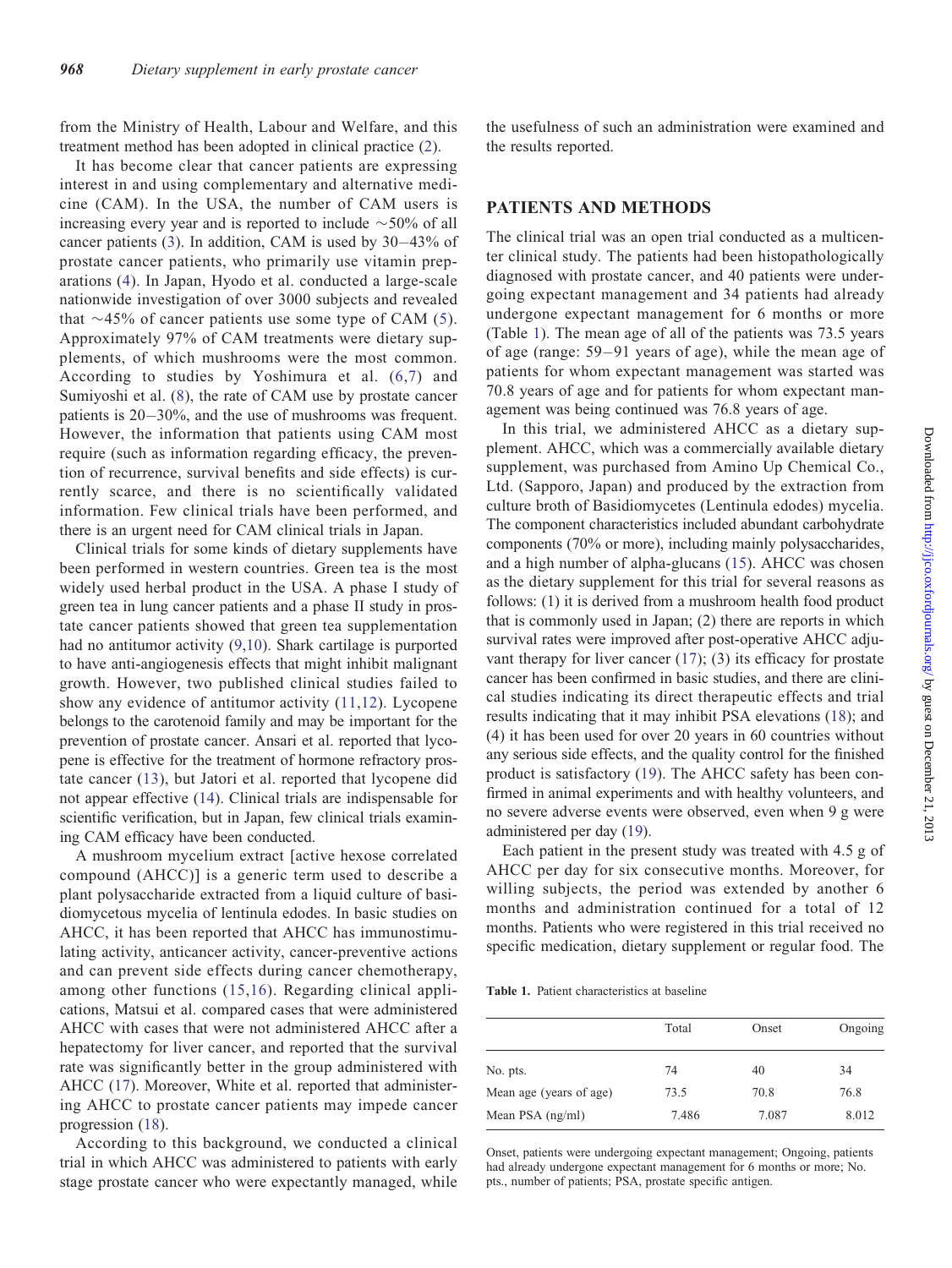patients visited the hospital and underwent an examination every 2 months. During these examinations, a digital rectal examination, a PSA test and a biochemical blood examination were performed. In addition, immune parameter examinations [T helper 1/T helper 2 (Th1/Th2) and natural killer (NK) cell activity] and a questionnaire survey of the state – trait anxiety inventory (STAI) both before administration and 6 months after the start of administration were conducted. The STAI is the definitive test for measuring anxiety in adults. It clearly differentiates between the temporary condition of state anxiety and the more general and longstanding quality of trait anxiety.

We defined the primary endpoint as the proportion of cases in which the PSA level decreased by 50% or more from the baseline levels. A decrease in the PSA level of 50% or more is used to determine the effectiveness of medication for prostate cancer.

The secondary endpoints were in compliance with AHCC administration, adverse events, and changes in Th1/Th2, NK activity and STAI before and after administration. In addition, for the patients for whom expectant management was being continued, we compared the PSA doubling time (PSADT) before and after administration. The PSADT was calculated as the natural log of 2 divided by the slope, as PSA values were distributed on the *v*-axis of a scatter plot and time on the x-axis. A line function fitted the PSA values over time and the PSA slope was calculated using a least-squared regression. This clinical trial was approved by the Institutional Review Board. The trial began after obtaining a written consent from all patients enrolled in the study.

All adverse events were graded using the version 3.0 of the National Cancer Institute Common Terminology Criteria for Adverse Events. The  $\chi^2$ -test, a Student's paired *t*-test and a Mann-Whitney's  $U$  test were used to assess the relationship between pre- and post-treatment parameters. Differences in means with P-values less than 0.05 were considered to be statistically significant. All the statistical analyses were conducted using the SPSS 16.0J statistical software package (SPSS, Tokyo, Japan).

## RESULTS

Seventy-four patients were registered in this phase II trial. During the course of treatment, three patients discontinued treatment due to disease progression (rapid elevations in PSA levels), rupturing of an abdominal aortic aneurysm (determined to be an incidental event by the Data Monitoring Committee) and diarrhea (an adverse event). After the 6-month trial period was completed, more than half of the patients requested that administration be continued.

#### PRIMARY ENDPOINT

Only one out of 74 patients (1.4%) had a PSA decrease greater than 50%. The case being a 69-year-old patient with stage T1cN0M0 prostate cancer. In the histopathological analyses of the biopsy specimen, 1 out of 12 specimens was positive for cancer and the Gleason score was  $3 + 3 = 6$ . In this patient, the PSA decreased by a maximum of 54%, and the PSA changes were almost stable. AHCC was administered for 12 months, and over 2 years have passed but expectant management is still being continued till today.

#### SECONDARY ENDPOINTS

The changes in the PSA levels during the trial period are shown in Fig. 1. The PSA baseline values after 6 months' administration of AHCC were 7.49 and 7.52 ng/ml, respectively. The changes in PSA levels were stable. Even when the subjects were divided between patients for which expectant management was started and continued in patients or between those with an administration period of 6 months and those with an administration period of 12 months, the results were similar and the changes in PSA levels were stable.

Patient compliance with AHCC administration was very good, nearing 100%. Adverse events included grade 2 diarrhea that was observed in one patient, and grade 1 itching that was observed in one patient. The treatment was discontinued for the former patient, but administration of the full amount was possible in the latter patient.

Although there was a mild decrease in the NK activity after administration, it was not statistically significant. Conversely, a mild increase in Th1/Th2 levels was observed, but was not statistically significant (Fig. [2](#page-3-0)).

The STAI results are shown in Table [2](#page-3-0). The patients whose state anxiety score was 42 or above, or the trait anxiety score was 44 or more, were defined as patients with strong anxiety. The former considered 19 patients, and the latter consisted of 15 patients. State anxiety in patients was significantly lower after administration, and improvement noted. Similarly, for trait anxiety, significantly lower values were observed after administration and trait anxiety was improved. In other words, in subjects with strong feelings of



Figure 1. Prostate specific antigen (PSA) levels after treatment. The changes in the PSA levels were stable. 6 M, administration for 6 months (71 patients); 12 M, administration for 12 months (39 patients).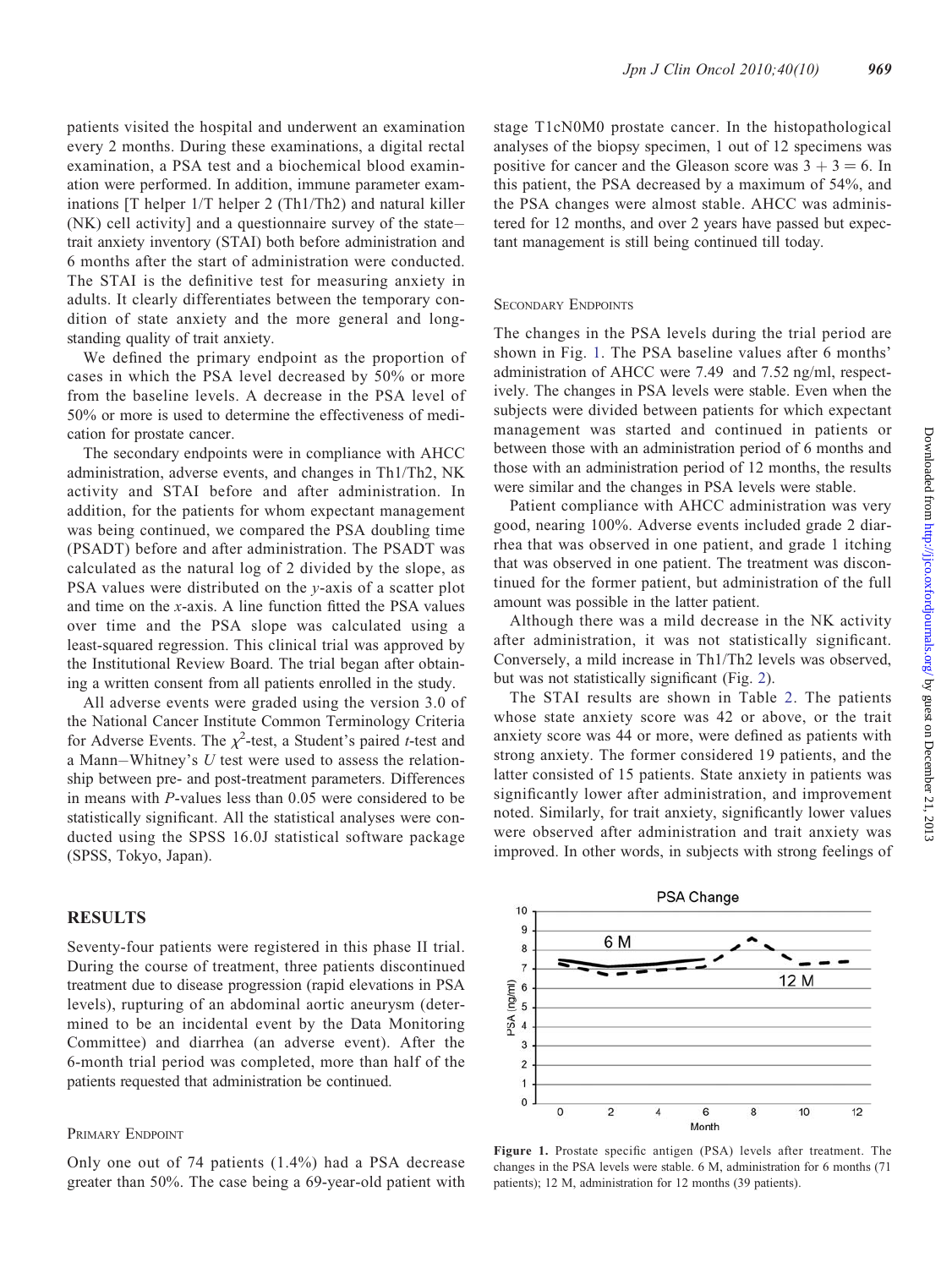<span id="page-3-0"></span>

Figure 2. Natural killer (NK) cell activity and T helper 1/T helper 2 (Th1/ Th2) at baseline and 6 months. No significant difference was observed.

Table 2. State-trait anxiety inventory at baseline and 6 months

| Anxiety      | No. pts. | <b>Baseline</b> | 6 M       |        |
|--------------|----------|-----------------|-----------|--------|
| <b>State</b> | 19       | $51 + 9$        | $44 + 8$  | 0.0018 |
| Trait        | 15       | $53 + 8$        | $46 + 10$ | 0.0099 |

No. pts., number of patients; Baseline, before treatment; 6 M, 6 months after treatment.

Table 3. Prostate specific antigen doubling time at baseline and 6 months (31 patients)

|               | Less than<br>24 months | Between 24 and<br>120 months | 120 months<br>or above |
|---------------|------------------------|------------------------------|------------------------|
| <b>Before</b> | 12 Pts.                | 7 Pts.                       | 12 Pts.                |
| After         | 9 Pts.                 | 5 Pts.                       | 17 Pts.                |

Pts., patients; Before, before treatment; After, after treatment.

anxiety at the beginning of the trial, there were statistically significant reductions in these feelings after 6 months of AHCC administration ( $P < 0.01$ ).

PSADT was examined for the 31 subjects who underwent expectant management. Although the PSADT after administration was prolonged compared with PSADT prior to administration, no statistically significant difference was observed (Table 3).

#### DISCUSSION

In Japan,  $\sim$  20–30% of prostate cancer patients using CAM  $(6-8)$  $(6-8)$  $(6-8)$  $(6-8)$ , and this proportion is similar to the proportions reported in the USA. However, the types of CAM differ from those used in the USA; almost all of the patients use dietary supplements, with mushrooms being the most common. In addition, the purposes of usage included curing

cancer and prolonging survival. Prostate cancer patients in Japan have been using dietary supplements as anticancer agents.

Although many patients are using CAM as dietary supplements, the efficacy and side effects have not yet been scientifically verified. In this study, we conducted an intervention trial targeting patients with early stage prostate cancer who were managed expectantly to verify the efficacy of health food products on reducing PSA levels. This trial seems the first official CAM trial in Japan (study supported by a grant-in-aid for cancer research from the Ministry of Health, Labour and Welfare).

The reasons for targeting patients with early stage prostate cancer managed expectantly include the following: the incidence of patients has been increasing in recent years in Japan; lifestyle interventions through diet and exercise may delay cancer progression; and PSA is a suitable tumor marker for determining efficacy. In particular, lifestyle intervention trials have been reported by Ornish et al. In the results of this trial, PSA elevations were significantly more controlled and conventional treatment was avoided or delayed in the intervention group, for which a low-fat, plantbased diet and exercise were implemented and supplements such as vitamin E were provided, in comparison to the control group [\(20](#page-5-0)).

Of the 74 patients who entered this trial, there was only 1 patient who exhibited a decrease in PSA levels of 50% or more compared with PSA levels prior to treatment. In this patient, the PSA decreased by a maximum of 54%. AHCC was administered for over 1 year and expectant management is being continued, and 2 years have passed since the start of the trial. White et al. conducted an interventional trial using AHCC for patients with various stages of prostate cancer ([18](#page-5-0)). In their results, including seven patients undergoing expectant management, there were no cases in which the PSA level decreased by 50% or more. As in the present trial, the primary endpoint was defined as the proportion of patients in which the PSA level decreased by 50% or more. When conducting a clinical trial using CAM treatments, the primary endpoint definition is an important issue. The present method used determined the efficacy of medication for prostate cancer. Dietary supplement users in Japan hope to obtain antitumor effects, and some dietary supplements and anticancer agents are considered to overlap. Based on these reasons, the primary endpoint was defined herein as the proportion of cases in which the PSA level decreased by 50% or more. It will be necessary in future to examine the efficacy of this primary endpoint when conducting CAM clinical trials targeting prostate cancer.

In the present trial, the changes in PSA levels were substantially stable. This was observed regardless of whether the administration period was 6 months (0.03 ng/ml elevation) or 12 months (0.1 ng/ml elevation). The PSA levels in prostate cancer patients with expectant management are elevated gradually. It is unclear whether the stable PSA levels were due to AHCC because we did not define a control.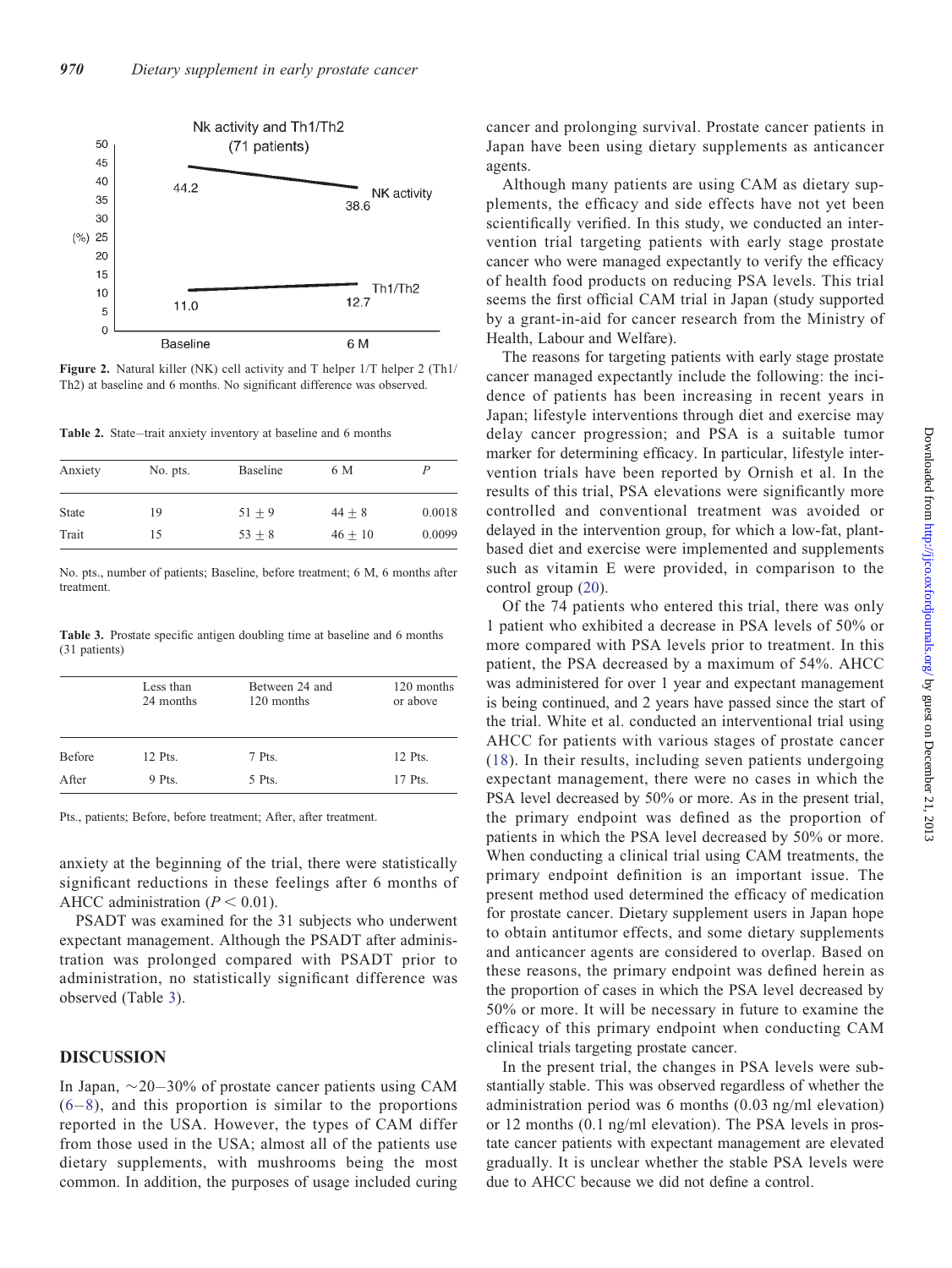<span id="page-4-0"></span>In the results, the PSADT was very long at 399 months with a 6-month treatment and 99 months with a 12-month treatment. The distribution of patients for whom expectant management was started according to PSADT, the PSADT was as follows: the PSADT was below 24 months in 25% of the patients, was between 24 and 120 months in 20% of the patients and was 120 months or above in 55% of the patients. In Japan, Kakehi et al. (2) reported a similar distribution of 108 cases for which expectant management was started according to PSADT. According to that distribution, the corresponding values were 21%, 24% and 55%, respectively. Based on these results, it is believed that the PSADT of patients for whom expectant management was started had no effect after AHCC treatment. Next, we compared the PSADT before and after the trial for patients for which expectant management had been continued for 6 months or more prior to the start of the trial. In the distribution according to the pre-trial PSADT, the PSADT was below 24 months in 39% of the patients, between 24 and 120 months in 22% of the patients and 120 months or above in 39% of patients. In the distribution after starting treatment, the corresponding values were 29%, 16% and 55%, respectively. Although the proportion of patients with extended PSADTs increased after starting the trial, these differences were not statistically significant. These results suggested that dietary uptake of AHCC contributes to the stabilization of the disease status in patients with early stage prostate cancers who are expectantly managed.

In this interventional trial, we examined the changes in the anxiety states after AHCC treatment. In patients exhibiting strong anxiety before the start of the trial, the anxiety significantly decreased after 6 months of treatment. In addition, similar results were obtained when anxiety was categorized into state and trait anxiety. In prostate cancer patients who were managed expectantly, some patients had strong anxiety despite having chosen expectant management, rather than active treatment. In addition to patients with strong anxiety, it is believed that patients with low anxiety will also proactively accept some type of intervention. Based on the fact that the compliance for AHCC was very high in this trial, it is understood that these patients constitute a cohort that will proactively accept some type of intervention. In this trial, patient anxiety was significantly reduced, but it is not clear whether this is an effect of AHCC treatment or if similar results would be obtained with other CAMs. It is necessary to conduct randomized comparative trials of AHCC and a placebo or another CAM.

Dietary supplements, particularly mushroom-derived plant polysaccharides such as AHCC, are used with the expectation that they will have immunostimulating actions ([21\)](#page-5-0). It has been confirmed in basic and clinical studies that AHCC affects NK activity. In this trial, there were no effects on NK activity or Th1/Th2 before and after AHCC administration.

One of the limitations of this study includes its small number of subjects. However, few clinical trials as to CAM have been carried out in Japan. We therefore designed the present study as a feasibility study. The findings obtained here may warrant further comparative studies of a larger sample size.

### **CONCLUSION**

We conducted an interventional study using a mushroom mycelium extract (AHCC) targeting early stage prostate cancer patients with expectant management. Only 1.4% of patients displayed PSA levels that were decreased by 50% or more after AHCC treatment. Changes in PSA levels before and after treatment were substantially stable. In patients exhibiting strong anxiety before the start of the trial, the anxiety significantly decreased after 6 months of treatment. There were no complications related to the safety of AHCC, and only 1 out of the 74 patients discontinued AHCC due to side effects (diarrhea). Moreover, the patient compliance with AHCC treatment was very high. We believe that in the future, these results should be considered when conducting randomized comparative trials.

#### Acknowledgements

My deepest appreciation goes to Prof. Ogawa (Kyoto University School of Medicine), Prof. Kamoto (Miyazaki University School of Medicine), Prof. Arai (Tohoku University School of Medicine) and Prof. Egawa (Jikei University School of Medicine) who carefully provided feedback and valuable comments.

#### Funding

This work was supported by a Grant-in-aid for Cancer Research from the Ministry of Health, Labour and Welfare of Japan (17-14).

#### Conflict of interest statement

None declared.

#### References

- 1. NCCN Clinical Practice Guidelines in Oncology<sup>TM</sup>. http://www.nccn. org/professionals/physician\_gls/f\_guidelines.asp (1 February 2010, date last accessed).
- 2. Kakehi Y, Kamoto T, Sumiyoshi Y, Shiraishi T, Ogawa O, Suzukamo Y, et al. Prospective evaluation of selection criteria for active surveillancein Japanese patients with stage T1cN0M0 prostate cancer. Jpn. J Clin Oncol2008;38:122-8.
- 3. Richardson MA, Sanders T, Palmer JL, Greisinger A, Singletany SE. Complementary/alternative medicine use in a comprehensive cancer center and the implications for oncology. J Clin Oncol 2000;18:2505–14.
- 4. Jacobson JS, Chetty AP. Complementary and alternative medicine in prostate cancer. Curr Oncol Rep 2001;3:448-52.
- 5. Hyodo I, Amano N, Eguchi K, Narabayashi M, Imanishi J, Hirai M, et al. Nationwide survey on complementary and alternative medicine in cancer patients in Japan. J Clin Oncol 2005;23:2645-54.